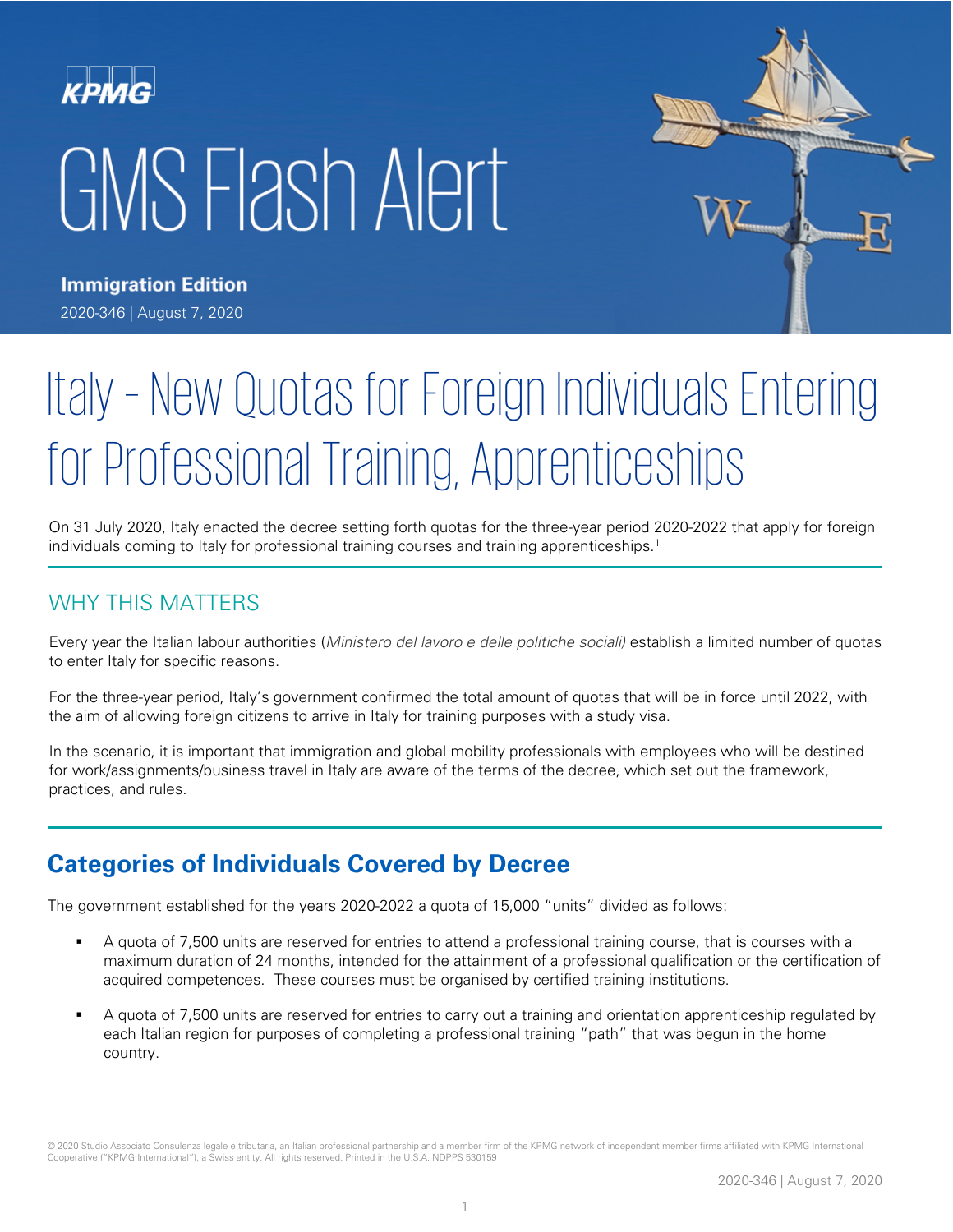The general immigration process includes issuance of an entry visa for study or training reasons by the diplomaticconsular representative office of the country where the non-European individual resides and within the limits of the quotas established by the decree. Supporting documents must be enclosed with the visa application.

### FOOTNOTE:

1 Determinazione del contingente triennale 2020/2022 per l'ingresso di cittadini stranieri per la partecipazione a corsi di formazione professionali e tirocini. Ministero del lavoro e delle politiche sociali, decreto 9 luglio 2020 - (cod. A8284). GU serie generale, n. 191, 31 luglio 2020 .

\* \* \* \*

© 2020 Studio Associato Consulenza legale e tributaria, an Italian professional partnership and a member firm of the KPMG network of independent member firms affiliated with KPMG International Cooperative ("KPMG International"), a Swiss entity. All rights reserved. Printed in the U.S.A. NDPPS 530159